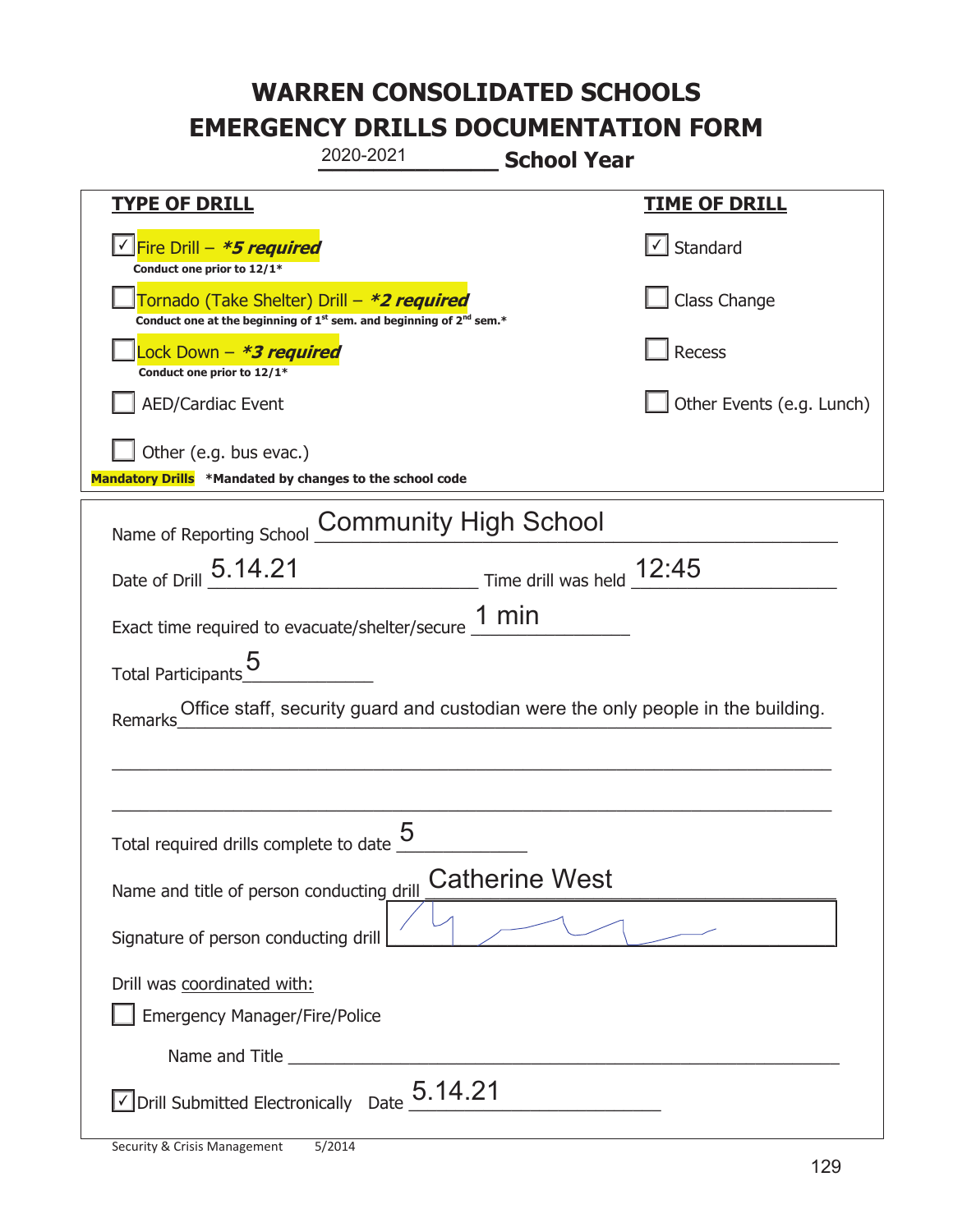| 2020-21                                                                                                                     | <b>School Year</b>                                         |  |  |  |
|-----------------------------------------------------------------------------------------------------------------------------|------------------------------------------------------------|--|--|--|
| <b>TYPE OF DRILL</b>                                                                                                        | <u>TIME OF DRILL</u>                                       |  |  |  |
| Fire Drill - *5 required<br>Conduct one prior to 12/1*                                                                      | $\vert\text{-}\vert$ Standard                              |  |  |  |
| Tornado (Take Shelter) Drill – *2 required<br>Conduct one at the beginning of $1^{st}$ sem. and beginning of $2^{nd}$ sem.* | Class Change                                               |  |  |  |
| $\vert$ Lock Down - <b>*3 required</b><br>Conduct one prior to 12/1*                                                        | Recess                                                     |  |  |  |
| <b>AED/Cardiac Event</b>                                                                                                    | Other Events (e.g. Lunch)                                  |  |  |  |
| Other (e.g. bus evac.)<br>Mandatory Drills *Mandated by changes to the school code                                          |                                                            |  |  |  |
| <b>Community High School</b><br>Name of Reporting School                                                                    |                                                            |  |  |  |
| Date of Drill 4/29/21                                                                                                       | $\frac{10:00}{2}$ Time drill was held $\frac{10:00}{2}$ am |  |  |  |
| Exact time required to evacuate/shelter/secure 10 minutes                                                                   |                                                            |  |  |  |
| Total Participants_51                                                                                                       |                                                            |  |  |  |
| Remarks Had security guard move cone so principal                                                                           |                                                            |  |  |  |
| could react timely in the office. Used group text to communicate                                                            |                                                            |  |  |  |
| the location of the cone/guard. Texting worked well.                                                                        |                                                            |  |  |  |
| Δ<br>Total required drills complete to date                                                                                 |                                                            |  |  |  |
| Name and title of person conducting drill                                                                                   | Catherine A. West                                          |  |  |  |
| Signature of person conducting drill                                                                                        | Gathy & West                                               |  |  |  |
| Drill was coordinated with:<br><b>Emergency Manager/Fire/Police</b>                                                         |                                                            |  |  |  |
|                                                                                                                             |                                                            |  |  |  |
| $\sqrt{\phantom{a}}$ Drill Submitted Electronically Date $\underline{\phantom{a}}$ O6-04-2021                               |                                                            |  |  |  |

t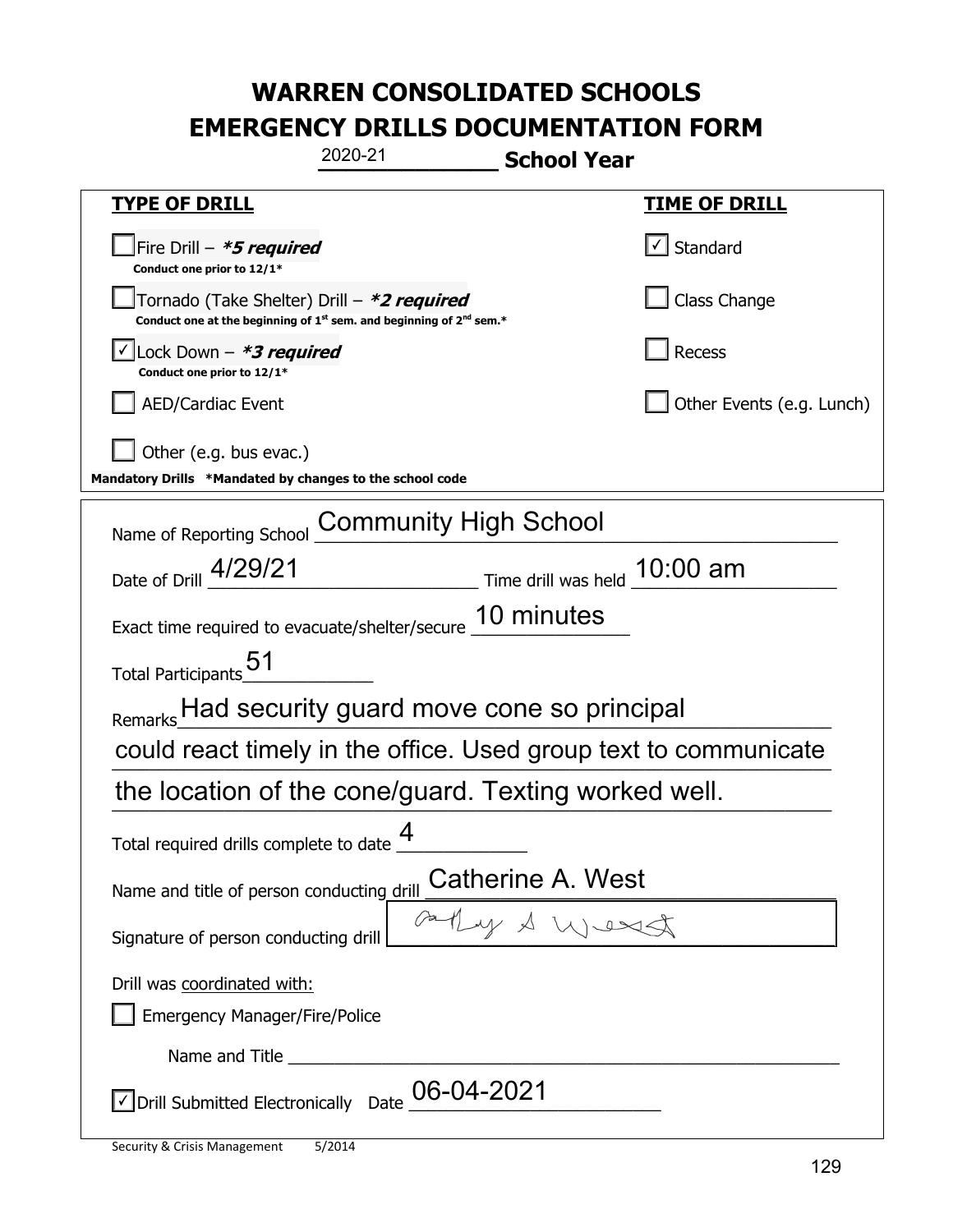|                                                                                    | 2020-2021<br><b>School Year</b>                                                             |                                     |
|------------------------------------------------------------------------------------|---------------------------------------------------------------------------------------------|-------------------------------------|
| <b>TYPE OF DRILL</b>                                                               |                                                                                             | <b>TIME OF DRILL</b>                |
| <u>√ Fire Drill – *5 required</u><br>Conduct one prior to 12/1*                    |                                                                                             | $\boxed{\checkmark}$ Standard       |
| Tornado (Take Shelter) Drill – *2 required                                         | Conduct one at the beginning of 1 <sup>st</sup> sem. and beginning of 2 <sup>nd</sup> sem.* | Class Change                        |
| Lock Down - *3 required<br>Conduct one prior to 12/1*                              |                                                                                             | Recess                              |
| <b>AED/Cardiac Event</b>                                                           |                                                                                             | Other Events (e.g. Lunch)           |
| Other (e.g. bus evac.)<br>Mandatory Drills *Mandated by changes to the school code |                                                                                             |                                     |
| Name of Reporting School                                                           | <b>Community High School</b>                                                                |                                     |
| Date of Drill 4.15.21                                                              |                                                                                             | $\_$ Time drill was held $\_$ 10:04 |
| Exact time required to evacuate/shelter/secure                                     | $3$ min.                                                                                    |                                     |
| Total Participants_50                                                              |                                                                                             |                                     |
| Remarks M-step testing was finished                                                |                                                                                             |                                     |
|                                                                                    |                                                                                             |                                     |
|                                                                                    |                                                                                             |                                     |
| Total required drills complete to date $\frac{5}{4}$                               |                                                                                             |                                     |
| Name and title of person conducting drill                                          | <b>Catherine West</b>                                                                       |                                     |
| Signature of person conducting drill                                               |                                                                                             |                                     |
| Drill was coordinated with:<br><b>Emergency Manager/Fire/Police</b>                |                                                                                             |                                     |
|                                                                                    |                                                                                             |                                     |
| $\vee$ Drill Submitted Electronically Date $\frac{4.15.21}{ }$                     |                                                                                             |                                     |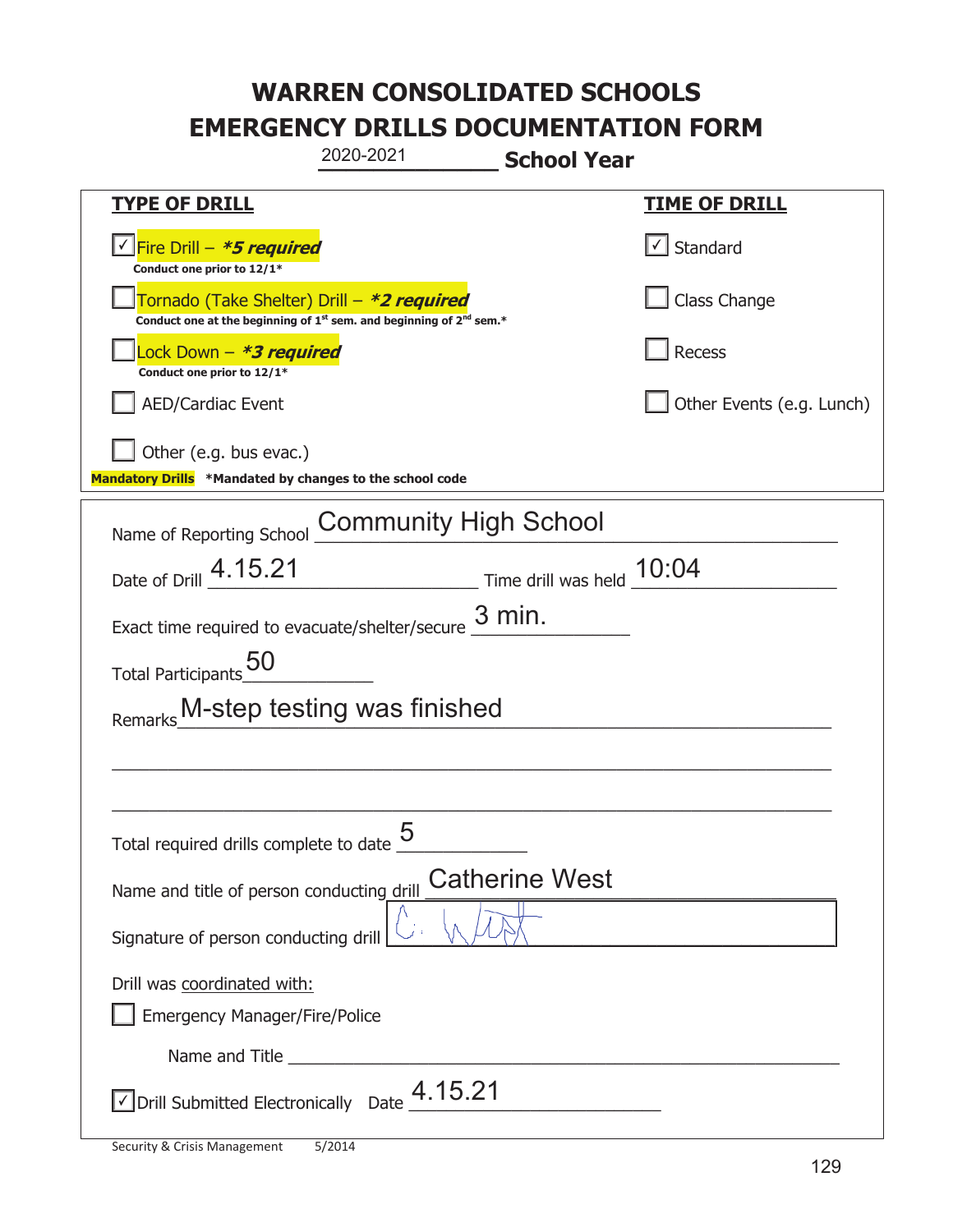|                                                                                    | 2020-2021                                                                                   | <b>School Year</b>                                                                |                           |
|------------------------------------------------------------------------------------|---------------------------------------------------------------------------------------------|-----------------------------------------------------------------------------------|---------------------------|
| <u>TYPE OF DRILL</u>                                                               |                                                                                             |                                                                                   | <u>TIME OF DRILL</u>      |
| Fire Drill - *5 required<br>Conduct one prior to 12/1*                             |                                                                                             |                                                                                   | $\lfloor$ Standard        |
| Tornado (Take Shelter) Drill – *2 required                                         | Conduct one at the beginning of 1 <sup>st</sup> sem. and beginning of 2 <sup>nd</sup> sem.* |                                                                                   | Class Change              |
| Lock Down - *3 required<br>Conduct one prior to 12/1*                              |                                                                                             |                                                                                   | Recess                    |
| <b>AED/Cardiac Event</b>                                                           |                                                                                             |                                                                                   | Other Events (e.g. Lunch) |
| Other (e.g. bus evac.)<br>Mandatory Drills *Mandated by changes to the school code |                                                                                             |                                                                                   |                           |
| Name of Reporting School                                                           | <b>Community high School</b>                                                                |                                                                                   |                           |
| Date of Drill 3.29.21                                                              |                                                                                             | $\frac{1.08}{\frac{1.000}{2}}$ Time drill was held $\frac{1.08}{\frac{1.000}{2}}$ |                           |
| Exact time required to evacuate/shelter/secure 10 min                              |                                                                                             |                                                                                   |                           |
| Total Participants 65                                                              |                                                                                             |                                                                                   |                           |
| In person learning<br>Remarks                                                      |                                                                                             |                                                                                   |                           |
|                                                                                    |                                                                                             |                                                                                   |                           |
|                                                                                    |                                                                                             |                                                                                   |                           |
| Total required drills complete to date $\frac{3}{5}$                               |                                                                                             |                                                                                   |                           |
| Name and title of person conducting drill                                          |                                                                                             | <b>Catherine West</b>                                                             |                           |
| Signature of person conducting drill                                               |                                                                                             |                                                                                   |                           |
| Drill was coordinated with:                                                        |                                                                                             |                                                                                   |                           |
| <b>Emergency Manager/Fire/Police</b>                                               |                                                                                             |                                                                                   |                           |
|                                                                                    |                                                                                             |                                                                                   |                           |
| $\vee$ Drill Submitted Electronically Date $3.29.21$                               |                                                                                             |                                                                                   |                           |

T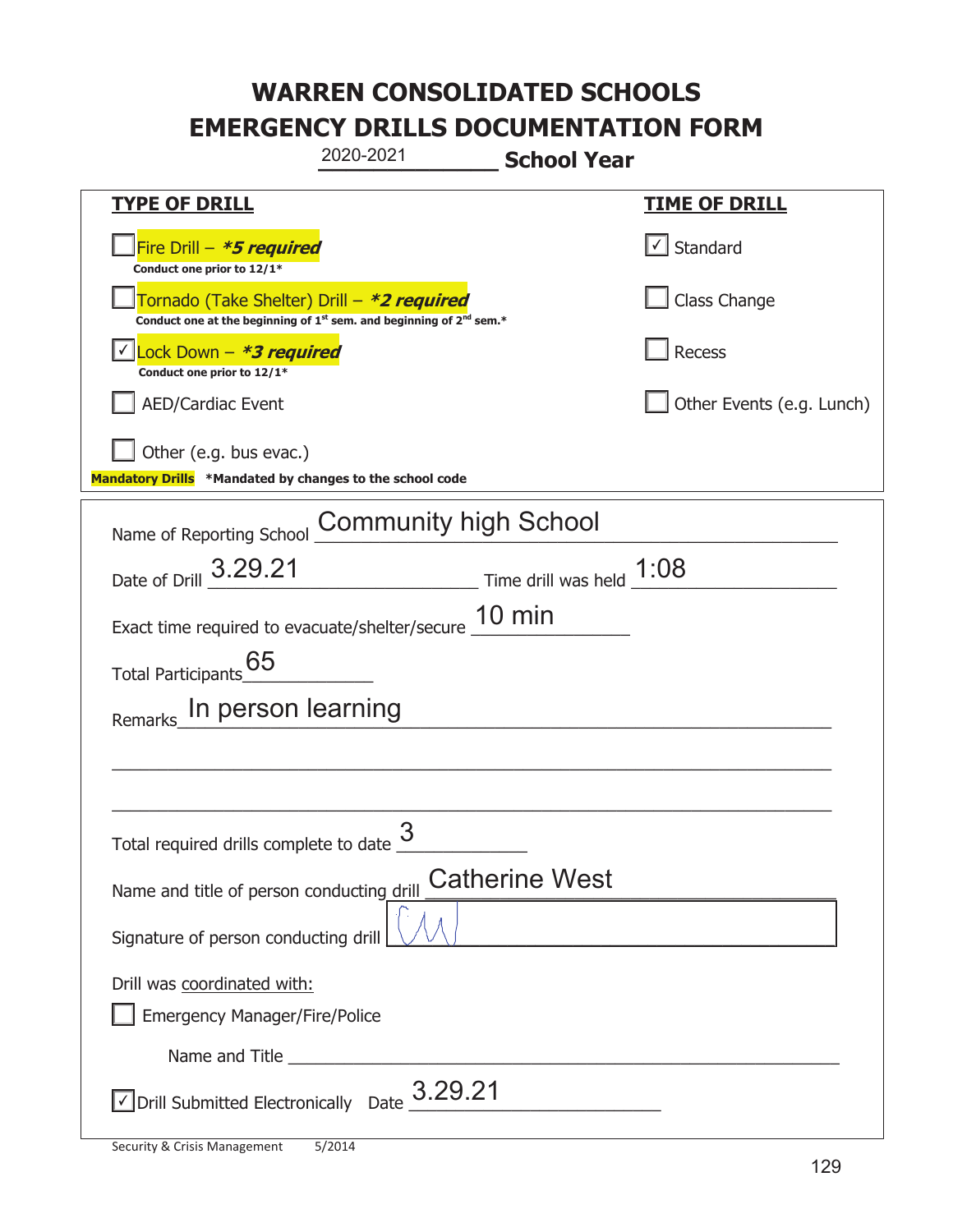|                                                                                    | 2020-2021                                                                                   | <b>School Year</b>                |
|------------------------------------------------------------------------------------|---------------------------------------------------------------------------------------------|-----------------------------------|
| <b>TYPE OF DRILL</b>                                                               |                                                                                             | <b>TIME OF DRILL</b>              |
| Fire Drill - *5 required<br>Conduct one prior to 12/1*                             |                                                                                             | $\lfloor \angle \rfloor$ Standard |
| Tornado (Take Shelter) Drill – *2 required                                         | Conduct one at the beginning of 1 <sup>st</sup> sem. and beginning of 2 <sup>nd</sup> sem.* | Class Change                      |
| Lock Down – <i>*<b>3 required</b></i><br>Conduct one prior to 12/1*                |                                                                                             | Recess                            |
| <b>AED/Cardiac Event</b>                                                           |                                                                                             | Other Events (e.g. Lunch)         |
| Other (e.g. bus evac.)<br>Mandatory Drills *Mandated by changes to the school code |                                                                                             |                                   |
| Name of Reporting School                                                           | <b>Community High School</b>                                                                |                                   |
| Date of Drill 3.24.21                                                              | $\frac{1:30}{1:30}$ Time drill was held $\frac{1:30}{1:30}$                                 |                                   |
|                                                                                    | Exact time required to evacuate/shelter/secure 2 min                                        |                                   |
| Total Participants                                                                 |                                                                                             |                                   |
| virtual<br>Remarks                                                                 |                                                                                             |                                   |
|                                                                                    |                                                                                             |                                   |
|                                                                                    |                                                                                             |                                   |
| Total required drills complete to date $\leq$                                      | $\mathcal{P}$                                                                               |                                   |
| Name and title of person conducting drill                                          | <b>Catherine West</b>                                                                       |                                   |
| Signature of person conducting drill                                               |                                                                                             |                                   |
| Drill was coordinated with:<br><b>Emergency Manager/Fire/Police</b>                |                                                                                             |                                   |
|                                                                                    |                                                                                             |                                   |
|                                                                                    | Drill Submitted Electronically Date $3.29.21$                                               |                                   |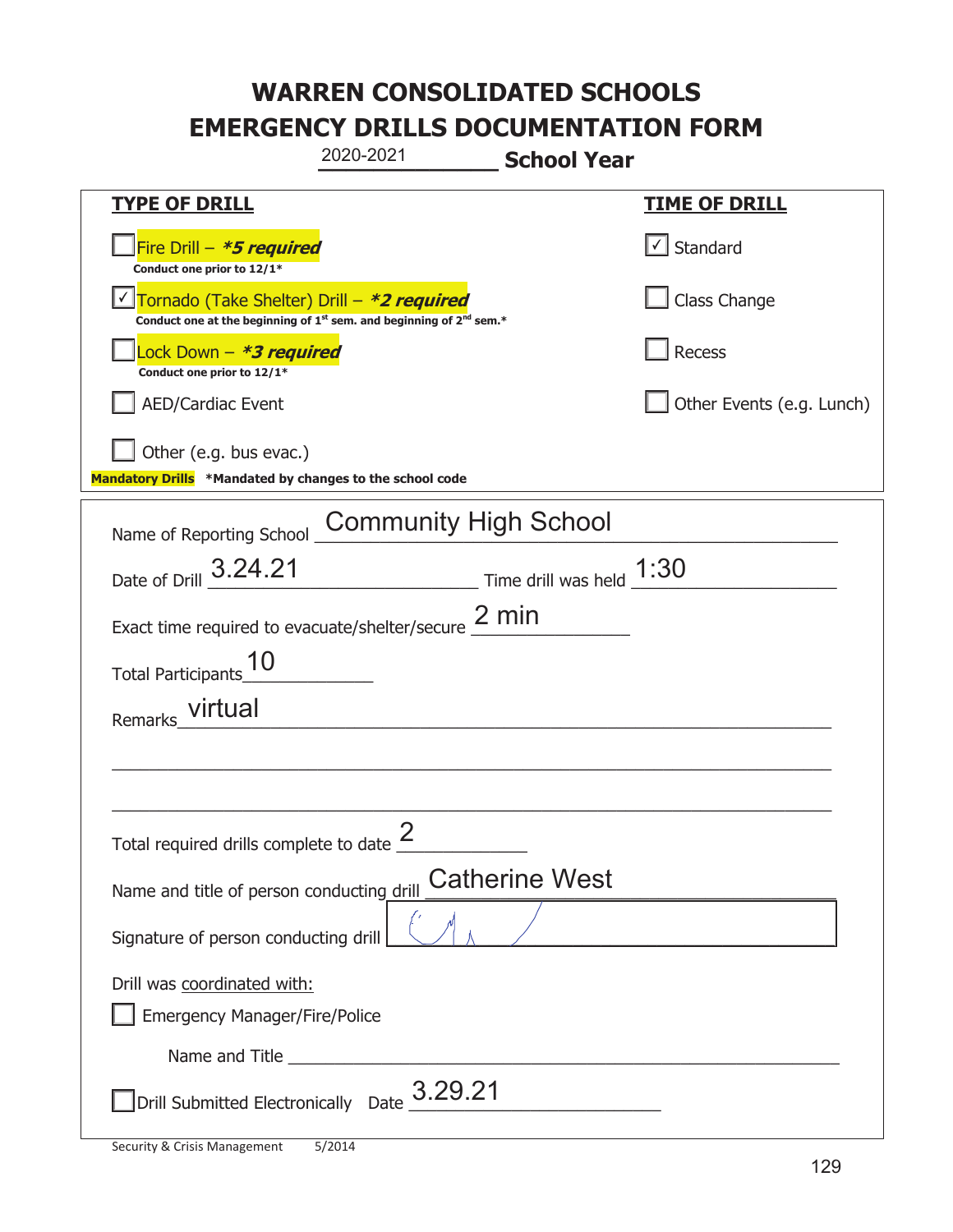|                                                                                    | 2020-2021                                                                                                                                 | <b>School Year</b>                                                        |                                                                      |
|------------------------------------------------------------------------------------|-------------------------------------------------------------------------------------------------------------------------------------------|---------------------------------------------------------------------------|----------------------------------------------------------------------|
| <b>TYPE OF DRILL</b>                                                               |                                                                                                                                           |                                                                           | <u>TIME OF DRILL</u>                                                 |
| Fire Drill - *5 required<br>Conduct one prior to 12/1*                             |                                                                                                                                           |                                                                           | $\cup$ Standard                                                      |
|                                                                                    | Tornado (Take Shelter) Drill – *2 required<br>Conduct one at the beginning of 1 <sup>st</sup> sem. and beginning of 2 <sup>nd</sup> sem.* |                                                                           | Class Change                                                         |
| Lock Down - *3 required<br>Conduct one prior to 12/1*                              |                                                                                                                                           |                                                                           | <b>Recess</b>                                                        |
| <b>AED/Cardiac Event</b>                                                           |                                                                                                                                           |                                                                           | Other Events (e.g. Lunch)                                            |
| Other (e.g. bus evac.)<br>Mandatory Drills *Mandated by changes to the school code |                                                                                                                                           |                                                                           |                                                                      |
|                                                                                    |                                                                                                                                           |                                                                           |                                                                      |
| Name of Reporting School                                                           | <b>Community High School</b>                                                                                                              |                                                                           |                                                                      |
| Date of Drill 01.14.21                                                             |                                                                                                                                           | $\frac{9.45}{\frac{1}{2}}$ Time drill was held $\frac{9.45}{\frac{1}{2}}$ |                                                                      |
| Exact time required to evacuate/shelter/secure                                     |                                                                                                                                           | $3$ min.                                                                  |                                                                      |
| <b>Total Participants</b>                                                          |                                                                                                                                           |                                                                           |                                                                      |
| Remarks                                                                            |                                                                                                                                           |                                                                           | No students and only a few staff members were present for this drill |
|                                                                                    |                                                                                                                                           |                                                                           |                                                                      |
|                                                                                    |                                                                                                                                           |                                                                           |                                                                      |
| Total required drills complete to date $\frac{1}{1}$                               |                                                                                                                                           |                                                                           |                                                                      |
| Name and title of person conducting drill                                          |                                                                                                                                           | <b>Catherine West</b>                                                     |                                                                      |
| Signature of person conducting drill                                               |                                                                                                                                           | <u> 1989 - Johann Barbara, martxa alemaniar a</u>                         |                                                                      |
| Drill was coordinated with:                                                        |                                                                                                                                           |                                                                           |                                                                      |
| <b>Emergency Manager/Fire/Police</b>                                               |                                                                                                                                           |                                                                           |                                                                      |
|                                                                                    |                                                                                                                                           |                                                                           |                                                                      |
| $\vee$ Drill Submitted Electronically Date $\_$ 1.28.21                            |                                                                                                                                           |                                                                           |                                                                      |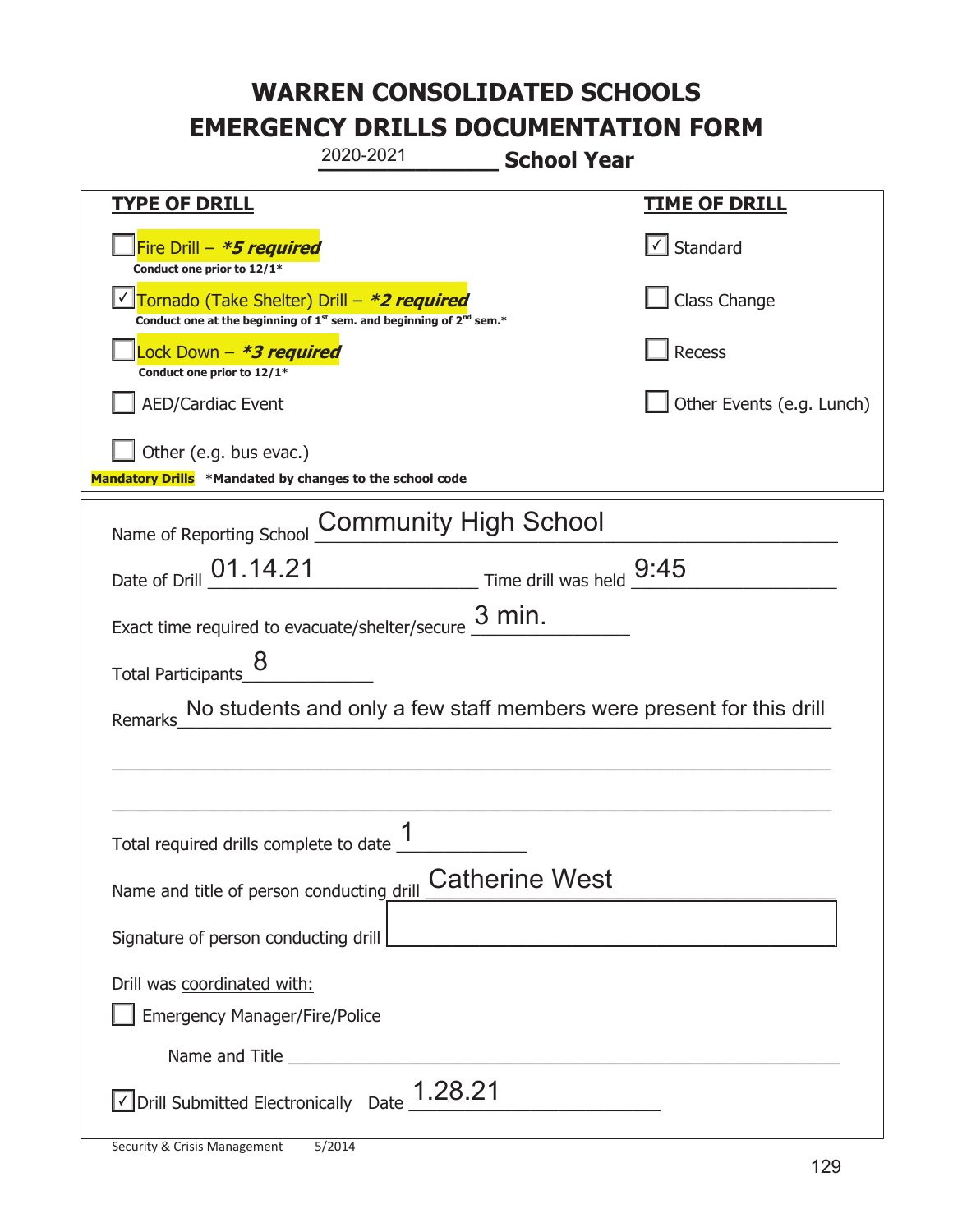|                                                                                                                                           | 2020-2021                    | <b>School Year</b>                                    |                                   |
|-------------------------------------------------------------------------------------------------------------------------------------------|------------------------------|-------------------------------------------------------|-----------------------------------|
| <b>TYPE OF DRILL</b>                                                                                                                      |                              |                                                       | <u>TIME OF DRILL</u>              |
| Fire Drill - *5 required<br>Conduct one prior to 12/1*                                                                                    |                              |                                                       | $\lfloor \angle \rfloor$ Standard |
| Tornado (Take Shelter) Drill – *2 required<br>Conduct one at the beginning of 1 <sup>st</sup> sem. and beginning of 2 <sup>nd</sup> sem.* |                              |                                                       | Class Change                      |
| Lock Down - <b>*3 required</b><br>Conduct one prior to 12/1*                                                                              |                              |                                                       | Recess                            |
| <b>AED/Cardiac Event</b>                                                                                                                  |                              |                                                       | Other Events (e.g. Lunch)         |
| Other (e.g. bus evac.)<br>Mandatory Drills *Mandated by changes to the school code                                                        |                              |                                                       |                                   |
| Name of Reporting School                                                                                                                  | <b>Community High School</b> |                                                       |                                   |
| Date of Drill 1.12.21                                                                                                                     |                              | $\frac{1:30}{2}$ Time drill was held $\frac{1:30}{2}$ |                                   |
| Exact time required to evacuate/shelter/secure 5 minutes                                                                                  |                              |                                                       |                                   |
| <b>Total Participants</b>                                                                                                                 |                              |                                                       |                                   |
| Remarks_No students were in the building. Officer Campeau was here to observe.                                                            |                              |                                                       |                                   |
|                                                                                                                                           |                              |                                                       |                                   |
|                                                                                                                                           |                              |                                                       |                                   |
| Total required drills complete to date $\leq$                                                                                             |                              |                                                       |                                   |
| Name and title of person conducting drill                                                                                                 |                              | <b>Catherine West</b>                                 |                                   |
| Signature of person conducting drill                                                                                                      |                              |                                                       |                                   |
| Drill was coordinated with:                                                                                                               |                              |                                                       |                                   |
| <b>Emergency Manager/Fire/Police</b>                                                                                                      |                              |                                                       |                                   |
|                                                                                                                                           |                              |                                                       |                                   |
| $\vee$ Drill Submitted Electronically Date $\_$ 1.14.21                                                                                   |                              |                                                       |                                   |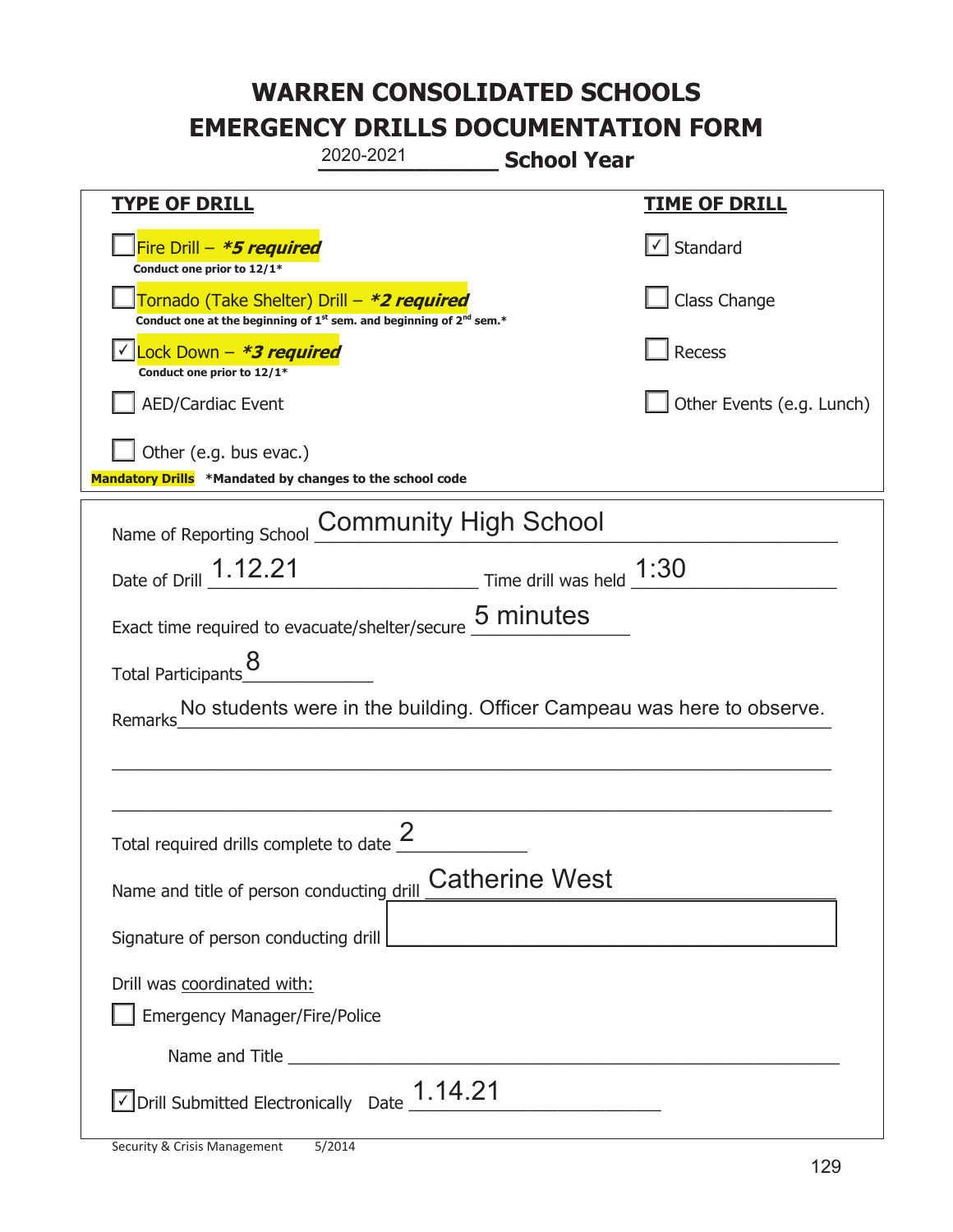|                                                                                                                                           | 2020-2021                    | <b>School Year</b>                |                           |
|-------------------------------------------------------------------------------------------------------------------------------------------|------------------------------|-----------------------------------|---------------------------|
| <b>TYPE OF DRILL</b>                                                                                                                      |                              |                                   | <b>TIME OF DRILL</b>      |
| Fire Drill - *5 required<br>Conduct one prior to 12/1*                                                                                    |                              |                                   | Standard                  |
| Tornado (Take Shelter) Drill – *2 required<br>Conduct one at the beginning of 1 <sup>st</sup> sem. and beginning of 2 <sup>nd</sup> sem.* |                              |                                   | Class Change              |
| Lock Down - *3 required<br>Conduct one prior to 12/1*                                                                                     |                              |                                   | Recess                    |
| <b>AED/Cardiac Event</b>                                                                                                                  |                              |                                   | Other Events (e.g. Lunch) |
| Other (e.g. bus evac.)<br>Mandatory Drills *Mandated by changes to the school code                                                        |                              |                                   |                           |
| Name of Reporting School                                                                                                                  | <b>Community High School</b> |                                   |                           |
| Date of Drill _ 11.17.20                                                                                                                  |                              | Time drill was held $\_1:35$ p.m. |                           |
| Exact time required to evacuate/shelter/secure                                                                                            |                              | $5 \text{ min.}$                  |                           |
| 8<br>Total Participants                                                                                                                   |                              |                                   |                           |
| A.L.I.C.E. drill<br>Remarks                                                                                                               |                              |                                   |                           |
|                                                                                                                                           |                              |                                   |                           |
|                                                                                                                                           |                              |                                   |                           |
|                                                                                                                                           | 1                            |                                   |                           |
| Name and title of person conducting drill                                                                                                 |                              | <b>Catherine West</b>             |                           |
| Signature of person conducting drill                                                                                                      |                              |                                   |                           |
| Drill was coordinated with:<br><b>Emergency Manager/Fire/Police</b>                                                                       |                              |                                   |                           |
|                                                                                                                                           |                              |                                   |                           |
| $\sqrt{\frac{1}{1.18.20}}$ Drill Submitted Electronically Date $\frac{11.18.20}{\sqrt{\frac{1}{1.18.20}}}$                                |                              |                                   |                           |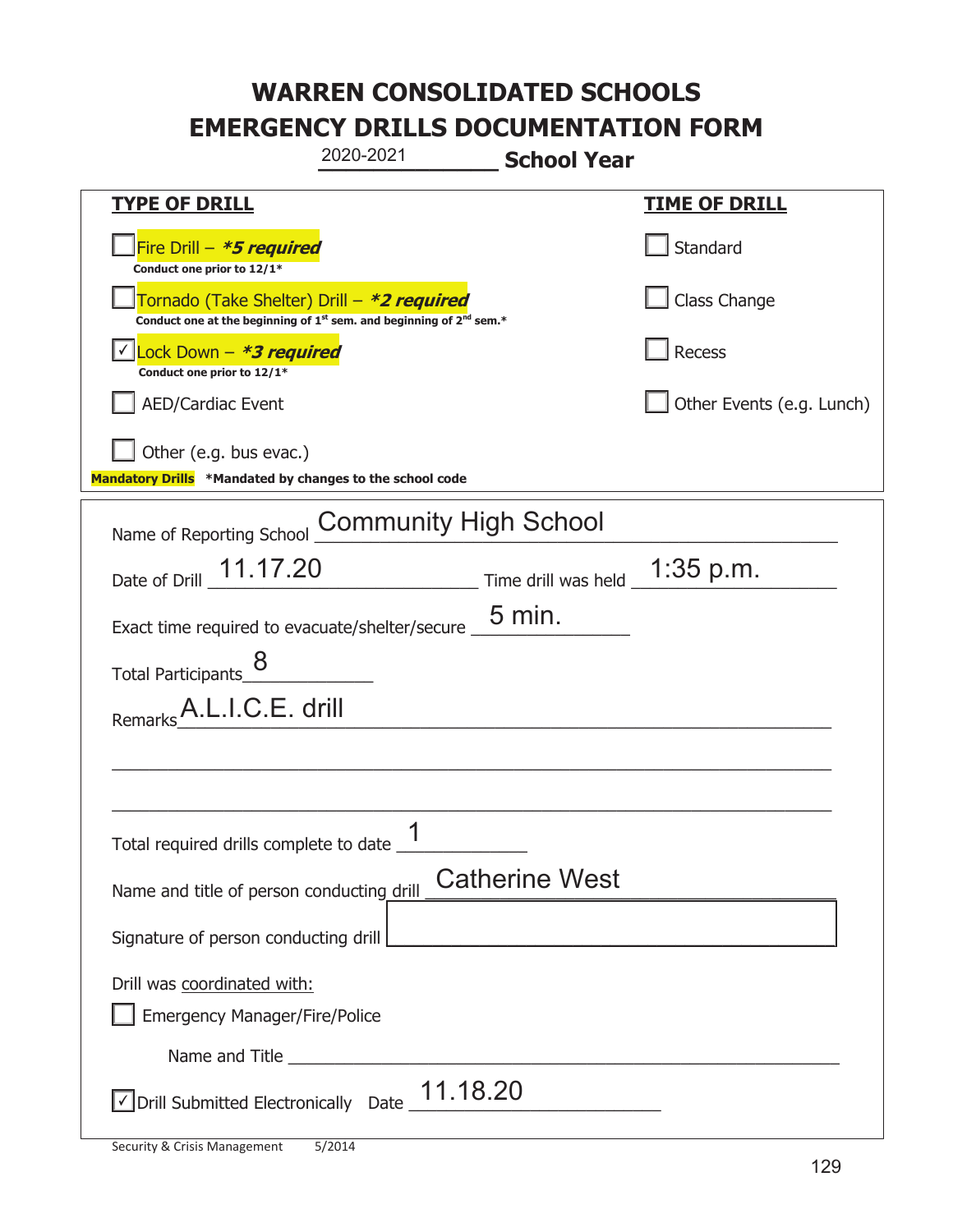|                                                                                    | 2020-2021                                                                                                                                 | <b>School Year</b>         |                           |
|------------------------------------------------------------------------------------|-------------------------------------------------------------------------------------------------------------------------------------------|----------------------------|---------------------------|
| <b>TYPE OF DRILL</b>                                                               |                                                                                                                                           |                            | <b>TIME OF DRILL</b>      |
| Fire Drill - *5 required<br>Conduct one prior to 12/1*                             |                                                                                                                                           |                            | √ Standard                |
|                                                                                    | Tornado (Take Shelter) Drill – *2 required<br>Conduct one at the beginning of 1 <sup>st</sup> sem. and beginning of 2 <sup>nd</sup> sem.* |                            | Class Change              |
| Lock Down – <i>*<b>3 required</b></i><br>Conduct one prior to 12/1*                |                                                                                                                                           |                            | Recess                    |
| <b>AED/Cardiac Event</b>                                                           |                                                                                                                                           |                            | Other Events (e.g. Lunch) |
| Other (e.g. bus evac.)<br>Mandatory Drills *Mandated by changes to the school code |                                                                                                                                           |                            |                           |
| Name of Reporting School                                                           | <b>Community High School</b>                                                                                                              |                            |                           |
| Date of Drill 10.22.20                                                             |                                                                                                                                           | Time drill was held $9:38$ |                           |
|                                                                                    | Exact time required to evacuate/shelter/secure $\underline{\text{1min}}$ .                                                                |                            |                           |
| <b>Total Participants</b>                                                          |                                                                                                                                           |                            |                           |
| <b>Remarks</b>                                                                     | Drill done during remote virtual learning. Minimal staff in the building.                                                                 |                            |                           |
|                                                                                    |                                                                                                                                           |                            |                           |
|                                                                                    |                                                                                                                                           |                            |                           |
| Total required drills complete to date $\frac{2}{3}$                               |                                                                                                                                           |                            |                           |
| Name and title of person conducting drill                                          |                                                                                                                                           | <b>Chris Shepard</b>       |                           |
| Signature of person conducting drill                                               |                                                                                                                                           |                            |                           |
| Drill was coordinated with:<br><b>Emergency Manager/Fire/Police</b>                |                                                                                                                                           |                            |                           |
|                                                                                    |                                                                                                                                           |                            |                           |
| $\sqrt{\text{Drill}}$ Submitted Electronically Date $\_$ 10.22                     |                                                                                                                                           |                            |                           |